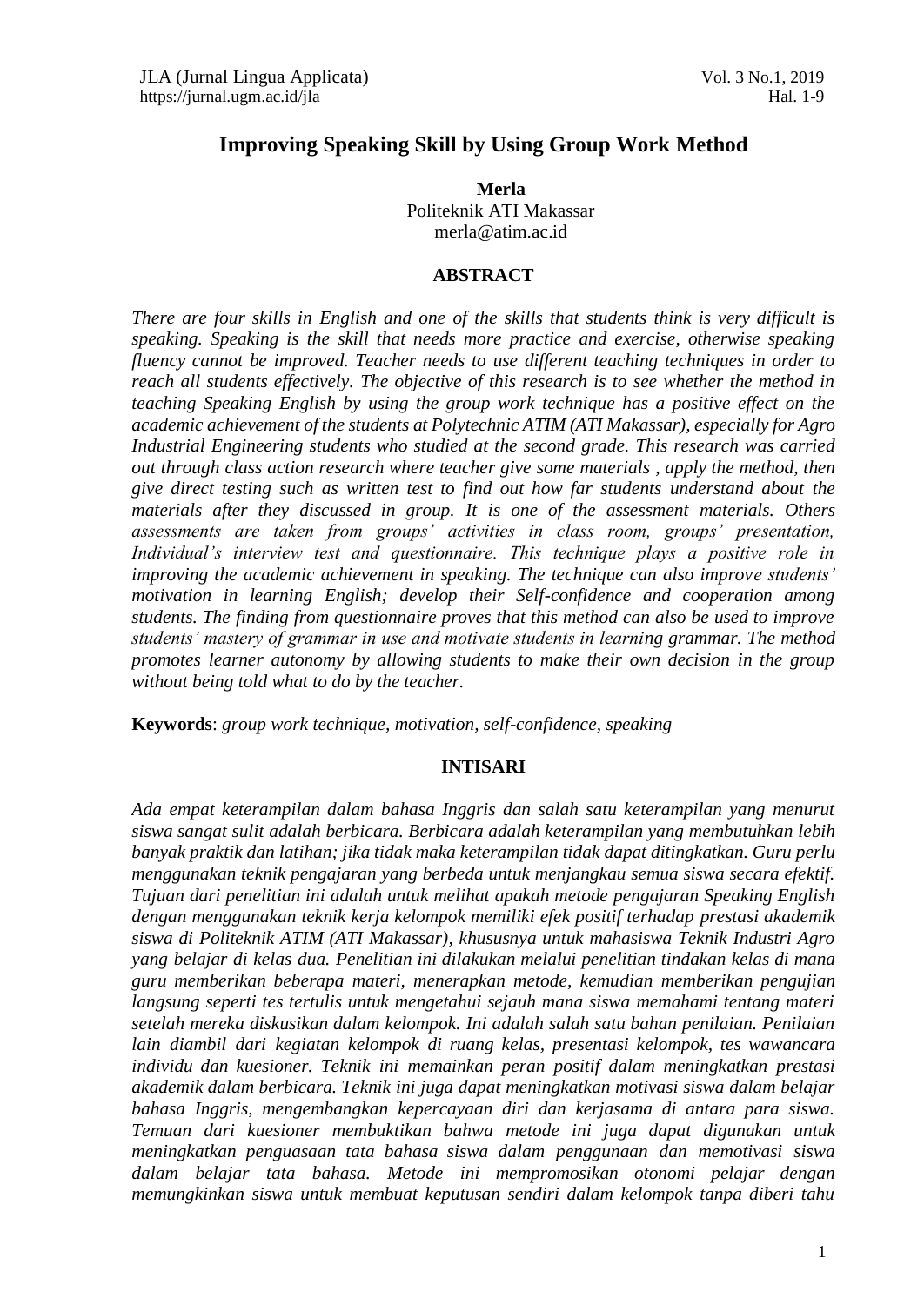*apa yang harus dilakukan oleh guru.*

**Kata kunci**: *berbicara, motivasi, percaya diri, teknik kerja kelompok*

# **INTRODUCTION**

The global development in the 21St century is largely marked by the extensive use of a particular language that is English as lingua franca amongst most people across the globe. English may not be the most spoken language in the world, but it is the official language of 53 countries and spoken by around 400 million people across the globe. It is the most common second language in the world. Since English is widely spoken in the world, the teaching of English in Indonesia is developing rapidly day by day. It is cited by national choice at the beginning of independence in 1945 and reconfirmed by the decree of minister of education No. 096/1967, 12 December 1967. (Zainal: 2009). It was also supported with the Curriculum 1984 and 1994 which aspired to build students' ability to communicate in English actively (Lie: 2008). English is then assumed as being an important subject that must be taught at schools. There are four skills in English and one of the skills that students think is very difficult is speaking. We cannot deny that Speaking as the skill that needs much exercise and practice, otherwise speaking skills cannot be improved. Brown (1994: 225) has stated that "one of the obstacles in learning speaking is the anxiety generated over the risks of blurting things out that are wrong, stupid or incomprehensible". The feeling of afraid and shy to make mistake in speaking is the most popular reason why some students do not want to speak.

Based on my experience during many years teaching, I identified many problems in teaching of speaking to the first year students at Polytechnic ATI Makassar. First, the students have many difficulties in performing speaking that ruin most of the students' confidence to use English in their speaking class. Second, the students have low motivation to improve their speaking skills because they said that teachers seldom give them much time to speak. Third, the class is dominated by teachers' speech not students', as the teachers serve as the center of learning. Fourth, the students have poor mastery of vocabulary and grammar to utilize in discussion because teachers' material are not interesting for them. Therefore a good teacher should choose a method that can answer the identified problems above.

It cannot be denied that teaching English is not as simple and as easy as it seems. Teacher needs to use different teaching techniques in order to reach all students effectively. A variety of teaching strategies, a knowledge of student levels, and an implementation of which strategies are best for particular students can help teachers to know which teaching methods will be most effective for the students (Harris: 2003). Some teachers are still confused to decide the way to teach speaking effectively. There are many factors which contribute to why one technique or method that teacher used was unsuccessful to cope with such as the learners' differences, learners' motivation, teachers' role, etc. Those aspects should be considered before deciding the method that will be used.

There are many techniques that can be applied and one of them is group work. The researcher chose this technique after considering the factors that can hinder the implementation of successful technique such as learners' motivation, different social background, students' interest, etc. Though it has considerable limitations, a whole-class grouping has both practical advantages and disadvantages. Grouping students still have some disadvantage such as that as individual students do not have equal opportunity to express anything on their own, that it is not the effective way to organize communicative language teaching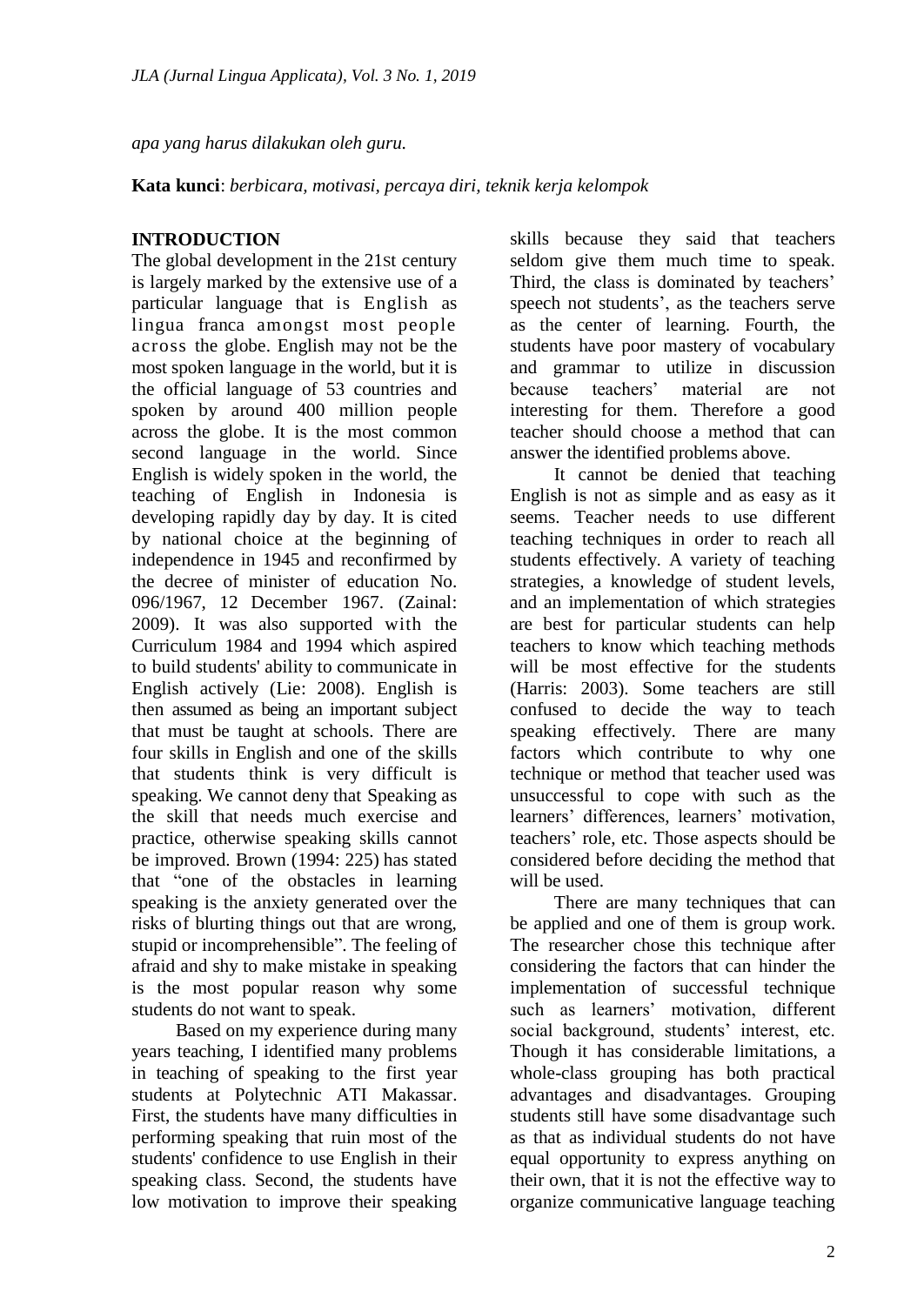or specifically task-based sequences, etc. (Harmer, 2001).

Blair (In Abdullah, 2016) has stated that group work (including pair work) has at least five pedagogic benefits. Group work (1) increases the quantity of language practice opportunities, (2) improves the quality of the students talk in several ways. They can engage in what is called "exploratory" talk and practice a functionally wider speech repertoire. (3) Helps individualize instructions, potentially allowing students to work at their own pace, perhaps using different materials. (4) Could help improve the effective climate in the classroom, the intimacy of the small group settings being especially valuable to shy or linguistically insecure students. Finally, group work can help motivate students because of the advantages referred to from (1) through (4) and because of the pedagogic variety it brings to a lesson.

Mostly in Group Work activities, the students will be asked to sit together, face one another, and talk freely about various topics. This situation creates free communications in which the students use the language freely in the classroom without feeling shy. Group work activities are usually discussions in groups with up to four students in each group in order to give every students maximum opportunity to participate in all speaking activities (Abdullah, 2016).

There are some researches that showed the effectiveness of the method. La'biran (2017) stated that the small group discussion strategy can improve the speaking ability of the students and increase students' activity. Arifin, et.al. (2014) also found through research that the highest improvement of students' achievement by implementing group work method is the fluency. This occured because students always practice to speak and apply selfcorrection to control their speed and accuracy in speaking.

Based on the information above, the researcher here tried to make a classroom research, using group work activities. Here

the researcher tried to minimize the weakness of the method by putting students into small group consisted of four or five persons, gave students' autonomy by allowing them to make their own decisions in the group (Hammer, 2001) and encouraged students to broaden their teamwork skills in their groups.

This research is undertaken to see whether the group work method in teaching speaking English has any positive effects on their speaking skill and their academic achievement of the students of Polytechnic ATI Makassar. It is expected that the finding of this research will give useful contribution to the process of teaching and learning speaking at Polytechnic ATI Makassar. This research then also serves as a platform of evaluation by researchers who intend to carry out similar study in the future.

# **Review of the Related Literature**

When people think about the activities of teaching and learning, especially when it involves a group work, they probably imagine a picture of students sitting in rows listening to a teacher who stands in front of them. In fact, this is what teaching used to be, and it is still the most common form of teacher-student interaction in many cultures. Though it has many limitations, grouping students is one way to deliver the materials well to reach the target of teaching.

Harmer (2001) stated that one of the advantages of group work is promoting learners' autonomy by allowing students to make their own decision in the group without being told what to do by teacher. In general, it is possible to say that small groups of around five students provoke greater involvement and participation.

# **Group Work Activity**

Lie (2002) defines that cooperative learning through group work is learning system that gives opportunity to students to cooperate with complete and structural tasks. Good (2003) defines that group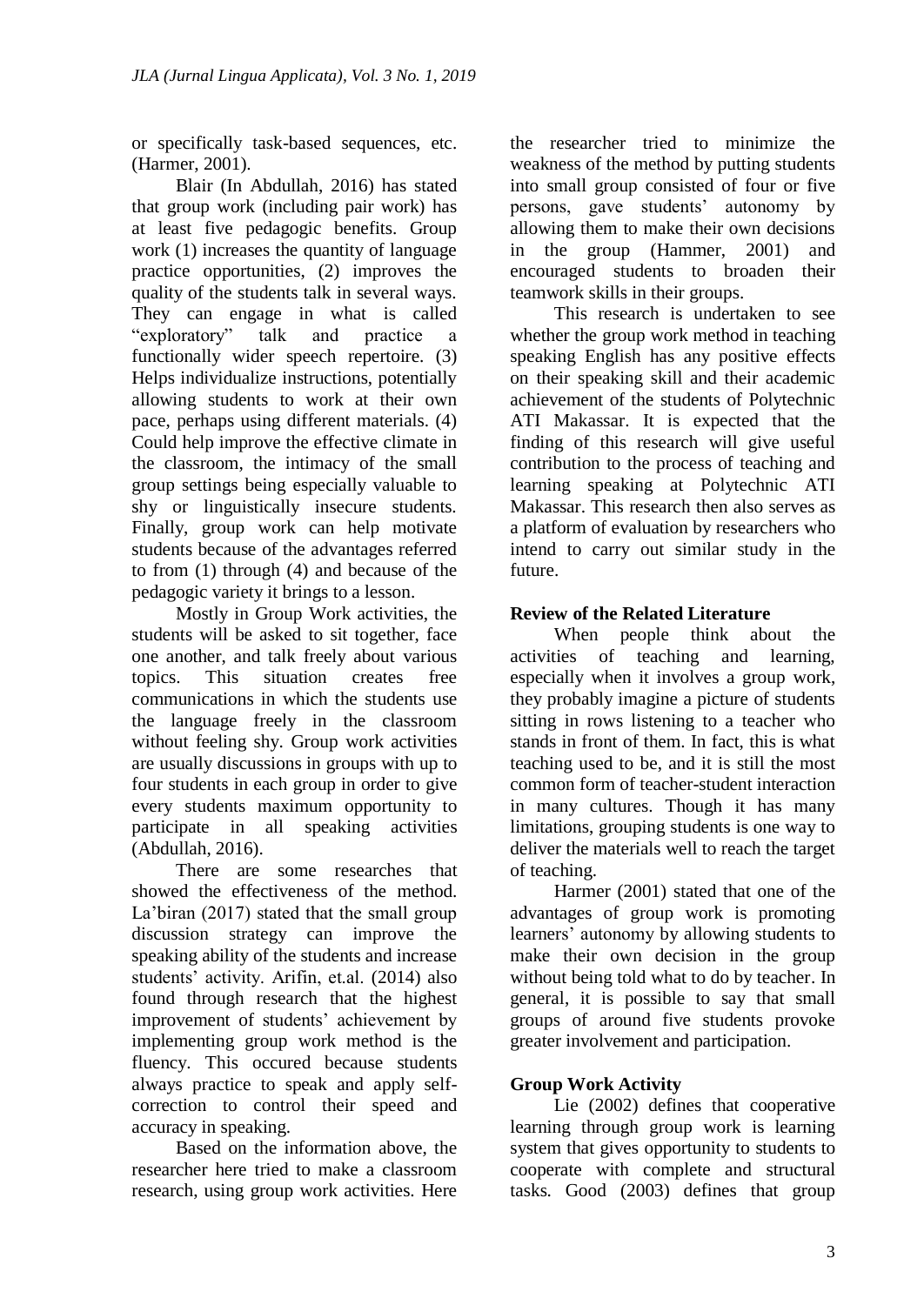activity increases the opportunities for all learners to speak the new language, it allows them to learn from each other, and frees the teacher to monitor individuals and give them feedback.

# **Advantages of Group Work**

Holt; et al in Good (2003) describes the advantages of group work: the cooperative learning method used in a group work is a valuable strategy for teaching at diploma, especially useful for students from diverse linguistic and culture backgrounds who are learning English as a second language. It offers a method for managing diversity into a positive force for improving school performance, and involving students in classroom communication and activity.

Cooperative learning strategies can be used in a variety of ways and time period and builds language skills. Such collaborative activities include games for exchanging personal information, problem solving exercises, brainstorming, group discussion, cooperative review of information, and story sequencing.

## **RESEARCH METHOD**

This research used a combination of descriptive qualitative and quantitative analyses. Quantitative data were tested by using correlation analysis. Then the result was analyzed by using qualitative analysis. This research was carried out through giving some materials, applied the method, and then giving direct testing such as written test to find out how far students understand about the materials after they discussed in a group. It was one of the assessment materials. Others assessments were taken from groups' activities in classroom, groups' presentation, Individual's interview test and questionnaire.

The population of this research was the students of Agro Industrial Engineering, Polytechnic ATIM class A, who studied for General English II at the second semester. The total numbers of them were 20

students, chosen randomly. They were taught for two months in 6 meetings and each meeting was delivered in 50 minutes. The data were collected from groups' activities in the classroom, group's presentation, individual's interview and written test. All the data were analyzed on computer by using Microsoft Excel. The result was used to identify whether the group method or treatment could improve students' academic achievement in learning and students' skills in speaking English effectively.

# **FINDING AND DISCUSSION**

These lessons were divided into six meetings with six different materials to be discussed and performed, such as business introduction (social gathering in business meeting), getting directions, products and services, making presentation, on the phone, placing and ordering and job interview test. During the activity process, the lecturer observed, guided and also directed the students, motivated them to be more active and placed the most proficient students into each group to help the underperforming students. Teacher gave assessment through observation sheets. The assessment weight range from 88-100 (very good), 80-less than 88 (good), 75-less than 80 (fairly good) and 65-less than 75 (satisfactory). All materials were prepared and given to them before the class began to help them understand the materials easier and also to help them adapt with their roles and prepare themselves.

At the first and the second meetings, for the topic of business introduction and getting directions, students were placed as if they were at business gathering. They met with some important clients and they made acquaintances to many people. They were asked to make name cards and they used the cards as their identities. They would ask about their new colleagues' office location and try to identify the location. It was the first time for them to speak in group and have role play therefore I found that some students were not serious,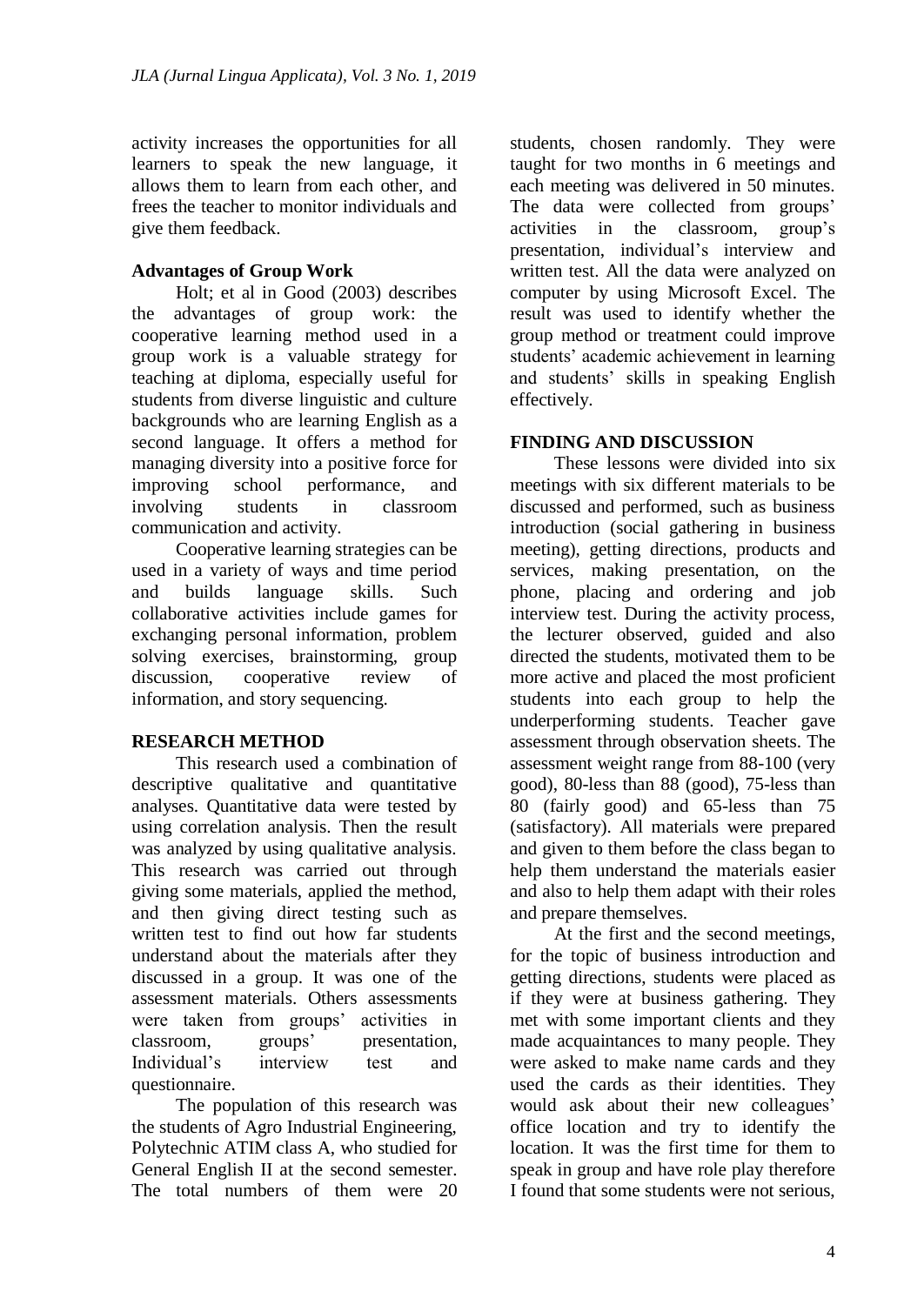a little bit passive, still shy and still difficult to play the role that they have chosen. It might be because they were still new with this simulation. They were still reading the text. They were also still confused and not expressive in playing their role. The proficient students still dominated but they also helped and motivated the underperforming students to speak and enjoy the activity. The lecturer tried to find the solution to problems above after interviewing them about their topics. They just need time and opportunity to be better.

The third and the fourth meetings were about **products and services, and making presentation.** Students were asked to read the material about how to have good presentation and brought some brochures of products. They were asked to become a senior marketing and would give presentation in front of some businessmen. These topics were interesting for them, perhaps because they had learnt about marketing. Therefore, students became more active, even though there were two or three students still stayed passive. Students also started to be serious, enjoyed their roles as senior marketing and as the audience in the company's presentation. Here, I found that some students could develop themselves well and improve their performance. They also learnt by doing, how to be good listener and speaker, respect to others opinion and not dominating the discussion.

The fifth and the sixth meetings were about **on the phone, placing and ordering and job interview test.** Students were asked to read the material about how to have good conversation on telephone and they were also asked to prepare some brochures of products of food and hotels services. They were asked to become waiters and waitresses in restaurants and also as hotel staff. They gave information about the food and the hotel information to their customers. These topics were interesting for them, perhaps because they also learnt about communication. Therefore students became more active and enjoyed

the role playing in group. Students also started to be more serious, and tried to be professional by answering questions about their restaurants' and the hotels products and facilities. Some students could develop their self-confidence and improve their performance. They also learnt how to give good information to customer by practicing it.

After they discussed and had some presentation in groups, then students were asked to have interview test. The materials of the test came from all the materials given in class before. It was a way to find out whether students understand the material and could improve their skill in speaking or not.

Table 1 shows that there is a good improvement of the students' proficiency, such as in speaking and writing, after grouping them. It shows also that students have a good progress after giving them tests for three times such as individual interview and for once, group presentation and writing test. Most of them showed significant progress in individual tests, from test one to test three, but it can be seen from the table 1 also that those who achieved good result in individual interview, did not show the same in group's presentation. Some of them around nine students only got 60 to 65 in presentation however others got 70 to 85. After seeing the difference result then the writer tried to find out the fact by interviewing the nine students who got 60 to 65 in presentation. Most of them answered that they have not enough bravery to talk in front of the group. They prefer to speak face to face in individual interview session.

Figure 1 shows the visualization of the students' progress after the treatment. The alternative teaching method, group work, that the research offered, has shown a significant change. The group work is successful in this research because this method allows students to look at the discussion material, work and discuss in their own group. This method gave them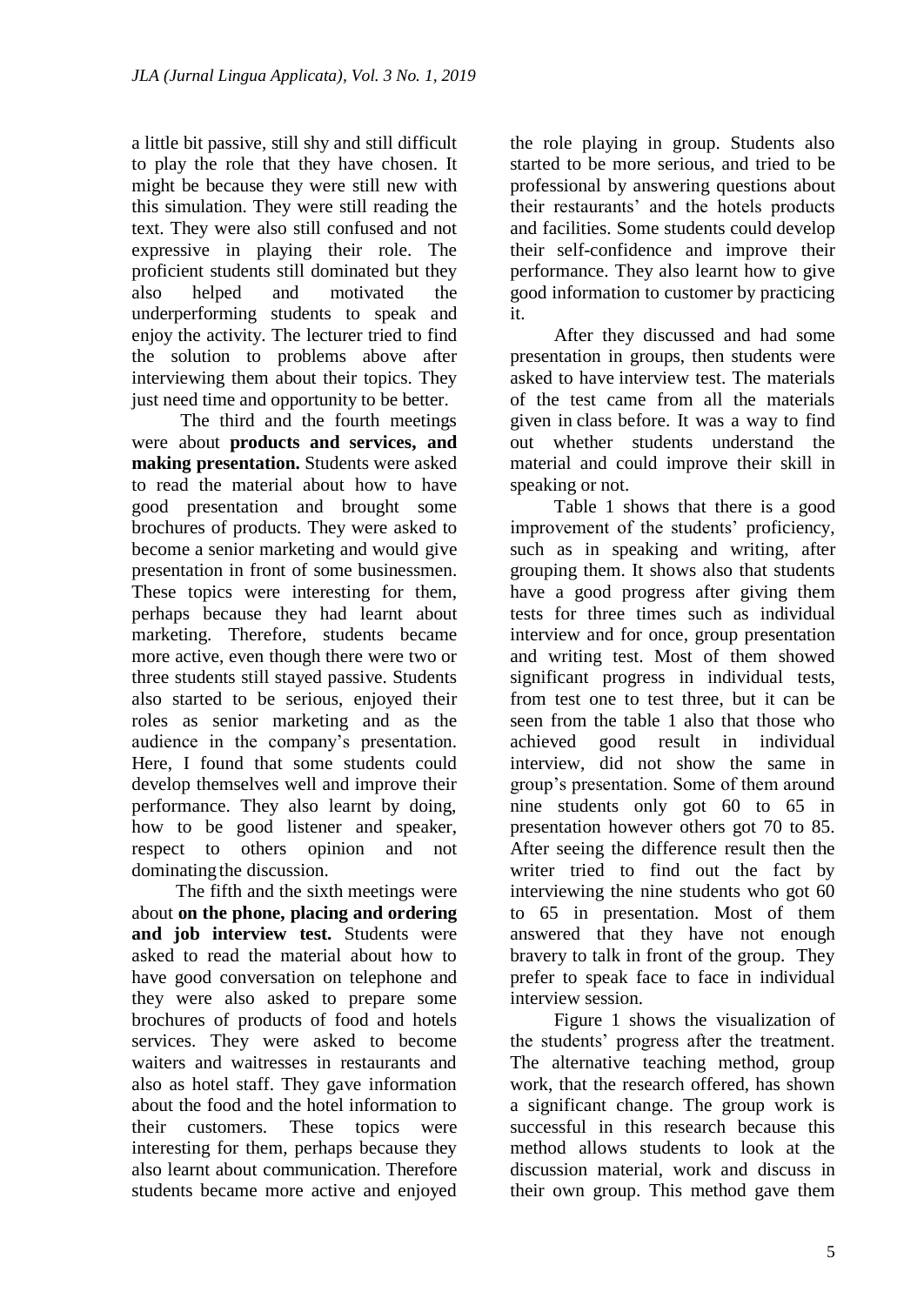confidence in their ability to use language and in their ability to understand English grammar by helping each other in group.

| <b>Student</b><br><b>Number</b> | <b>Individual</b><br><b>Interview 1</b> | <b>Individual</b><br><b>Interview 2</b> | <b>Individual</b><br><b>Interview 3</b> | Groups'<br><b>Presentation</b> | Written<br><b>Test</b> |
|---------------------------------|-----------------------------------------|-----------------------------------------|-----------------------------------------|--------------------------------|------------------------|
| Student 1                       | 70                                      | 75                                      | 75                                      | 70                             | 70                     |
| Student 2                       | 75                                      | 80                                      | 80                                      | 75                             | 75                     |
| Student 3                       | 65                                      | 70                                      | 70                                      | 65                             | 70                     |
| Student 4                       | 75                                      | 80                                      | 80                                      | 70                             | 80                     |
| Student 5                       | 70                                      | 75                                      | 75                                      | 70                             | 75                     |
| Student 6                       | 70                                      | 75                                      | 75                                      | 70                             | 70                     |
| Student 7                       | 75                                      | 80                                      | 80                                      | 75                             | 75                     |
| Student 8                       | 70                                      | 70                                      | 70                                      | 65                             | 70                     |
| Student 9                       | 65                                      | 75                                      | 75                                      | 65                             | 70                     |
| Student 10                      | 70                                      | 80                                      | 80                                      | 65                             | 75                     |
| Student 11                      | 65                                      | 75                                      | 75                                      | 65                             | 70                     |
| Student 12                      | 85                                      | 88                                      | 88                                      | 80                             | 80                     |
| Student 13                      | 70                                      | 70                                      | 70                                      | 60                             | 70                     |
| Student 14                      | 70                                      | 75                                      | 75                                      | 60                             | 70                     |
| Student 15                      | 70                                      | 80                                      | 80                                      | 70                             | 70                     |
| Student 16                      | 75                                      | 85                                      | 85                                      | 75                             | 80                     |
| Student 17                      | 65                                      | 70                                      | 70                                      | 65                             | 65                     |
| Student 18                      | 85                                      | 90                                      | 90                                      | 85                             | 85                     |
| Student 19                      | 75                                      | 80                                      | 80                                      | 75                             | 80                     |
| Student 20                      | 65                                      | 70                                      | 70                                      | 65                             | 70                     |

**Table 1. The Result of Individual Interview, Group's Presentation and Written Test**



Figure 1. The Students' Progress after the Treatment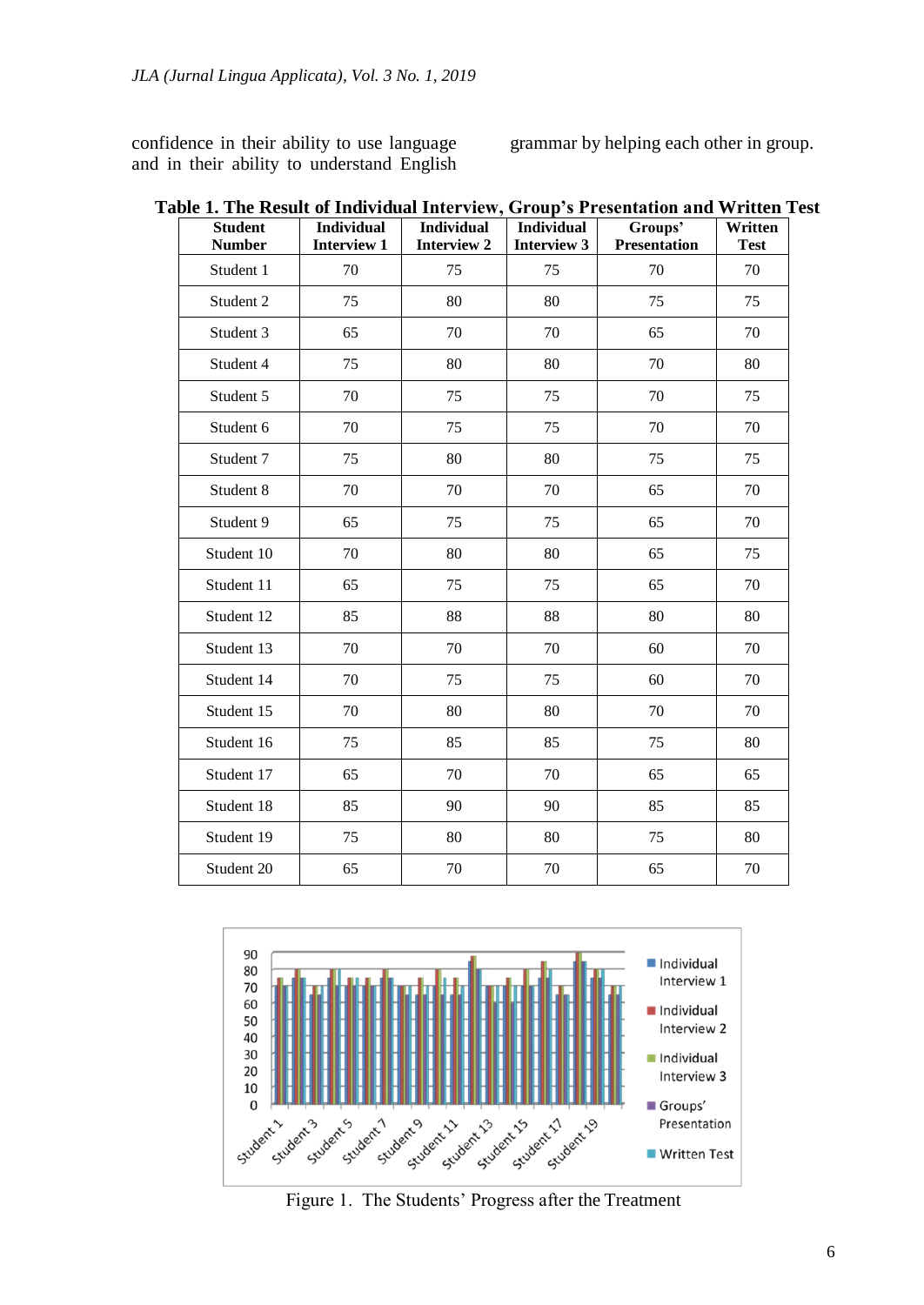The lecturer, in this approach, serves more as a guide than as a formal lecturer after giving explanation about the materials. The teacher watches and guides the students to the right direction. Thus, the students take a more active role in the learning process and more independent role as well. After doing this research, the writer believes that the group work is an effective method in teaching English Speaking because they could help each other to understand the material, support ideas and shared the experience.

After that students were asked to fill the questionnaires form which consisted of six statements. The answer was only Yes or No, it depended on how was their opinion about the method. The statements were related to the importance of group work in learning English, Group Work method can improve students' knowledge in grammar, group work method can motivate students in learning grammar, group work method is the effective method in teaching grammar, group work method can make students active in learning– teaching process and Maximize Teacher Talking Time (TTT) and Minimize Students Talking Time (STT).

## **Analysis of Questionnaires**

Table 2 indicates that 100 % or all of the students think that group work is important in studying English. Where they can support, help and motivate each other in group.

**Table 2. The importance of group work in learning English**

| <b>Stage</b>              | Class of TIA C |  |
|---------------------------|----------------|--|
| <b>Number of students</b> | 20             |  |
| Yes response              | 20             |  |
| $\frac{0}{0}$             | 100            |  |
| No response               |                |  |
| ℅                         |                |  |

Table 3 indicates that 15 students or 75% of the students think that group work

method can improve their knowledge in grammar because when they discussed and one of them made mistake in grammar, other students will correct it. Only 25% or 5 students think that this method cannot improve their knowledge in grammar.

| Grammar                   |                |  |
|---------------------------|----------------|--|
| <b>Stage</b>              | Class of TIA C |  |
| <b>Number of students</b> | 20             |  |
| Yes response              | 17             |  |
| $\frac{0}{0}$             | 75             |  |
| No response               |                |  |
| %                         | 25             |  |

**Table 3. Group Work Method Can Improve Students' Knowledge in Grammar**

Table 4 indicates that 15 students or 75% of the students think that group work method can motivate them in learning grammar. It happened because if one of them thought it was difficult to speak because of the lack of vocabularies, others will motivate him by helping him to make his own sentences with their ideas. Only 25% or 5 students at this class think that this method cannot motivate them in learning grammar.

#### **Table 4. Group Work Method Can Motivate Students in Learning Grammar**

| <b>Stage</b>              | Class of TIA C |  |
|---------------------------|----------------|--|
| <b>Number of students</b> | 20             |  |
| <b>Yes response</b>       | 15             |  |
| $\frac{0}{0}$             | 75             |  |
| No response               |                |  |
| %                         | 25             |  |

Table 5 indicates that 75% or 15 students in the class think that group work method is the effective method in teaching grammar. There are only 25% or 5 students at this class think that the teaching method is not the effective method in teaching grammar.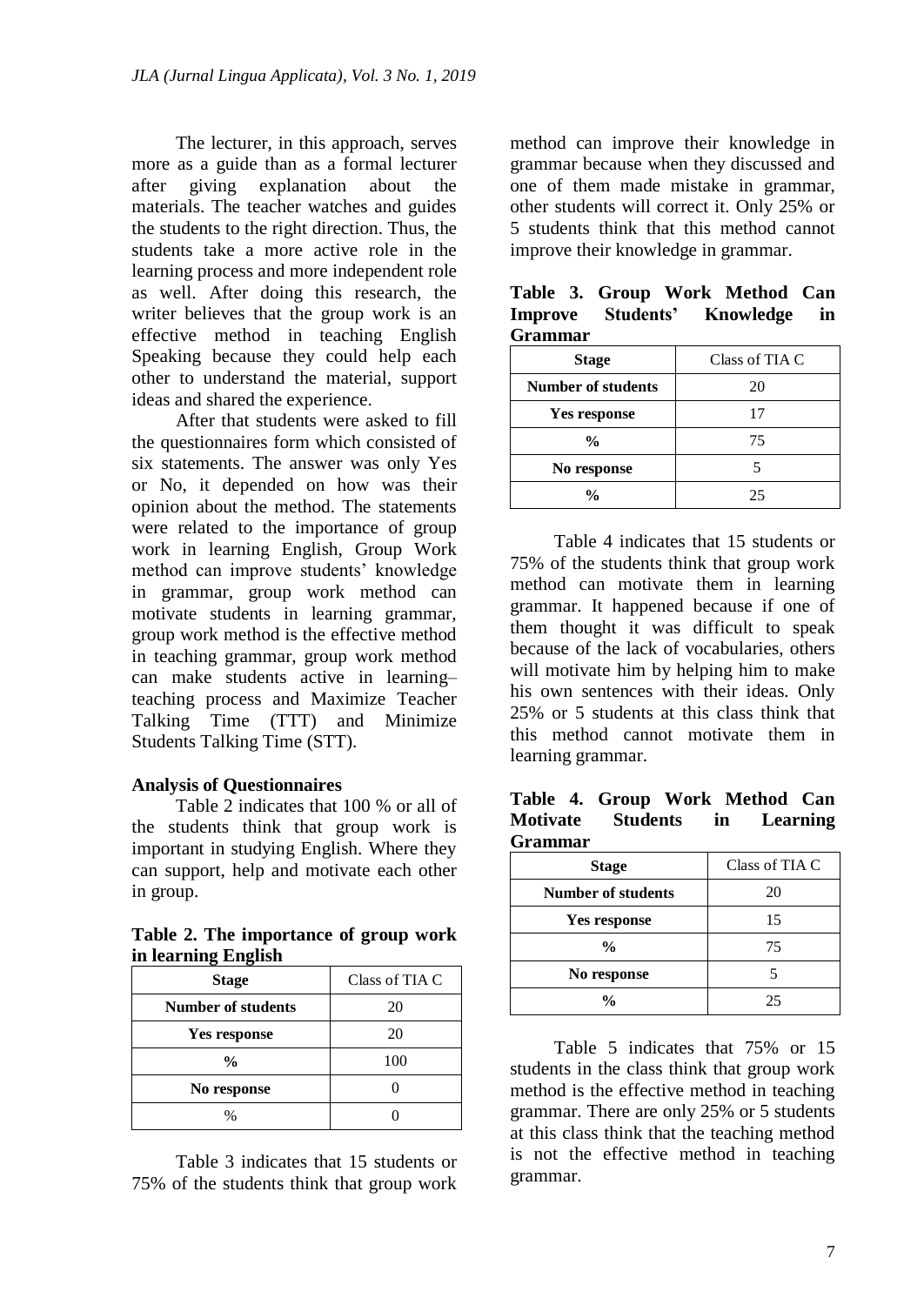| <b>Stage</b>              | Class of TIA C |  |
|---------------------------|----------------|--|
| <b>Number of students</b> | 20             |  |
| <b>Yes response</b>       | 15             |  |
| $\frac{0}{0}$             | 75             |  |
| No response               |                |  |
| $\frac{0}{0}$             | 25             |  |

# **Table 5.Group Work Method is The Effective Method In Teaching Grammar**

#### **Table 6. Group work method can make students active in learning – teaching process**

| <b>Stage</b>              | Class of TIA C |  |
|---------------------------|----------------|--|
| <b>Number of students</b> | 20             |  |
| <b>Yes response</b>       | 16             |  |
| $\frac{0}{0}$             | 80             |  |
| No response               |                |  |
| $\frac{0}{0}$             | 20             |  |

Table 6 indicates that 80% or 16 students think that group work method can make students active in learning – teaching process. Only 20% of the students think that this method cannot make students active in learning–teaching process.

**Table 7. Maximize Teacher Talking Time (TTT) and Minimize Students Talking Time (STT)**

| <b>Stage</b>              | Class of TIA C |  |
|---------------------------|----------------|--|
| <b>Number of students</b> | 20             |  |
| <b>Yes response</b>       |                |  |
| $\frac{0}{0}$             | 30             |  |
| No response               | 14             |  |
| $\frac{0}{0}$             |                |  |

Table 7 indicates that there are 70% or 14 students disagreeing with the statement. They think that teachers have to minimize talking time in teaching in order to give the students much time to implement their English.

These questionnaires prove that this method is preferred by the students because they can be more active in using the target of language. This method also can work best because it will force the students to think critically and use their knowledge of the language to come up with the rules.

The researcher found from the questionnaires that 100% of the students think that working in group is important in studying speaking English, 75% of the students think that this method can improve their knowledge by sharing experience in group, 75% of the students think that this method can motivate them in learning English, 75% think that this teaching method is the effective method in teaching speaking, 80% think that this teaching method can make students active in learning– teaching process. Students also said that teachers have to minimize talking time in teaching in order to give the students much time to implement their English. These questionnaires prove that this teaching method is preferred by the students because they can be more active in using the target of language.

The method has played a positive role in providing practice to the students in the use of language and in improving the academic achievement. This research found the effectiveness of teaching speaking using the method of group work.

## **CONCLUSION**

This research has been done simply to find the data in order to decide if this method is effective or not in teaching speaking. The findings of the study led to the conclusions that the problem of teaching speaking could be solved by adopting and practicing the group work method. The teaching of speaking through group work played positive role in improving the academic achievement of the students studying English. This can be seen from the result of the tests which increased significantly. It happened because students are more actively involved in the learning process.

Based on the result of the study, it